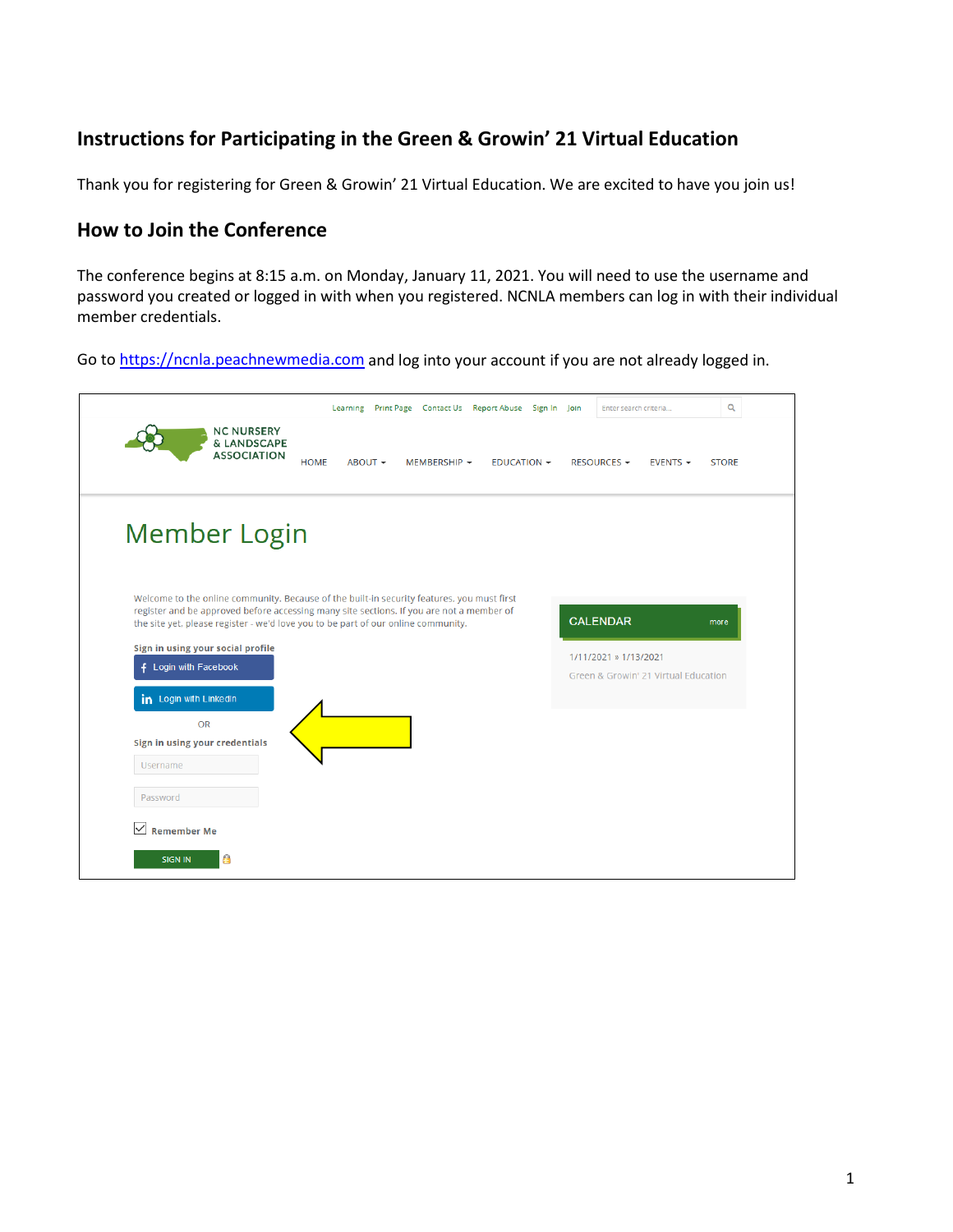After you log in, you will be taken to the NCNLA Classroom.

| <b>NC NURSERY</b>                                     | & LANDSCAPE<br><b>ASSOCIATION</b>                                                                                                                                                                                                                                                                                               | <b>HOMF</b> | <b>ABOUT</b> | <b>MEMBERSHIP</b> | <b>FDUCATION</b> | <b>RESOURCES</b> | <b>FVENTS</b> |
|-------------------------------------------------------|---------------------------------------------------------------------------------------------------------------------------------------------------------------------------------------------------------------------------------------------------------------------------------------------------------------------------------|-------------|--------------|-------------------|------------------|------------------|---------------|
| <b>WELCOME TO YOUR NCNLA CLASSROOM!</b><br>MY ACCOUNT |                                                                                                                                                                                                                                                                                                                                 |             |              |                   |                  |                  |               |
| <b>CE Course Catalog</b>                              | Last order sync performed at January 7, 2021, 2:49 pm                                                                                                                                                                                                                                                                           |             |              |                   |                  |                  |               |
| My Course List<br>My Certificates of                  | Below you will find a list of the courses you have registered for. You must view each program before you are able to access your<br>certificate. For more details about your online learning and certificates click here.                                                                                                       |             |              |                   |                  |                  |               |
| Attendance                                            | To receive a Certificate of Completion for you need to complete all components of a course, which may include quizzing and a<br>final survey.<br>. Technical Questions? Contact freestonelearnersupport@communitybrands.com or call 1 (866) 702-3278.<br>. For content or NCNLA-specific questions, contact education@ncnla.com |             |              |                   |                  |                  |               |
| Back to my NCNLA<br>Membership Page<br>Logout         |                                                                                                                                                                                                                                                                                                                                 |             |              |                   |                  |                  |               |
| Help                                                  |                                                                                                                                                                                                                                                                                                                                 |             |              |                   |                  |                  |               |

Scroll down to Upcoming Live Programs to view the schedule of sessions. They will be in the same order as the schedule, and each session is only available starting at the time slot assigned to it.

At each session's scheduled time, click on the session you want to attend and you will be taken to that session's viewing page. YOU CAN ONLY ATTEND ONE SESSION IN EACH TIME SLOT.

| <b>UPCOMING LIVE PROGRAMS</b>                                                        |                                                                                                     |
|--------------------------------------------------------------------------------------|-----------------------------------------------------------------------------------------------------|
| <b>Welcome Message Day 1</b>                                                         | January 11, 2021 8:15 AM Eastern<br>7:15 AM Central, 6:15 AM Mountain, 5:15<br><b>AM Pacific</b>    |
| New Plants for 2021: What's New for Landscapers and<br><b>Growers</b>                | January 11, 2021 8:30 AM Eastern<br>7:30 AM Central, 6:30 AM Mountain, 5:30<br>AM Pacific           |
| Yes, You Can Learn to Use Social Media, sponsored by<br><b>Grant's Creek Nursery</b> | January 11, 2021 11:45 AM Eastern<br>10:45 AM Central, 9:45 AM Mountain, 8:45<br><b>AM Pacific</b>  |
| <b>Closing Message Day 1</b>                                                         | January 11, 2021 2:15 PM Eastern<br>1:15 PM Central, 12:15 PM Mountain, 11:15<br><b>AM Pacific</b>  |
| <b>Keynote Speaker: Growing Weeders into Leaders</b>                                 | January 12, 2021 12:00 AM Eastern<br>11:00 PM Central, 10:00 PM Mountain, 9:00<br><b>PM</b> Pacific |
| <b>Welcome Message Day 2</b>                                                         | January 12, 2021 8:00 AM Eastern<br>7:00 AM Central, 6:00 AM Mountain, 5:00<br><b>AM Pacific</b>    |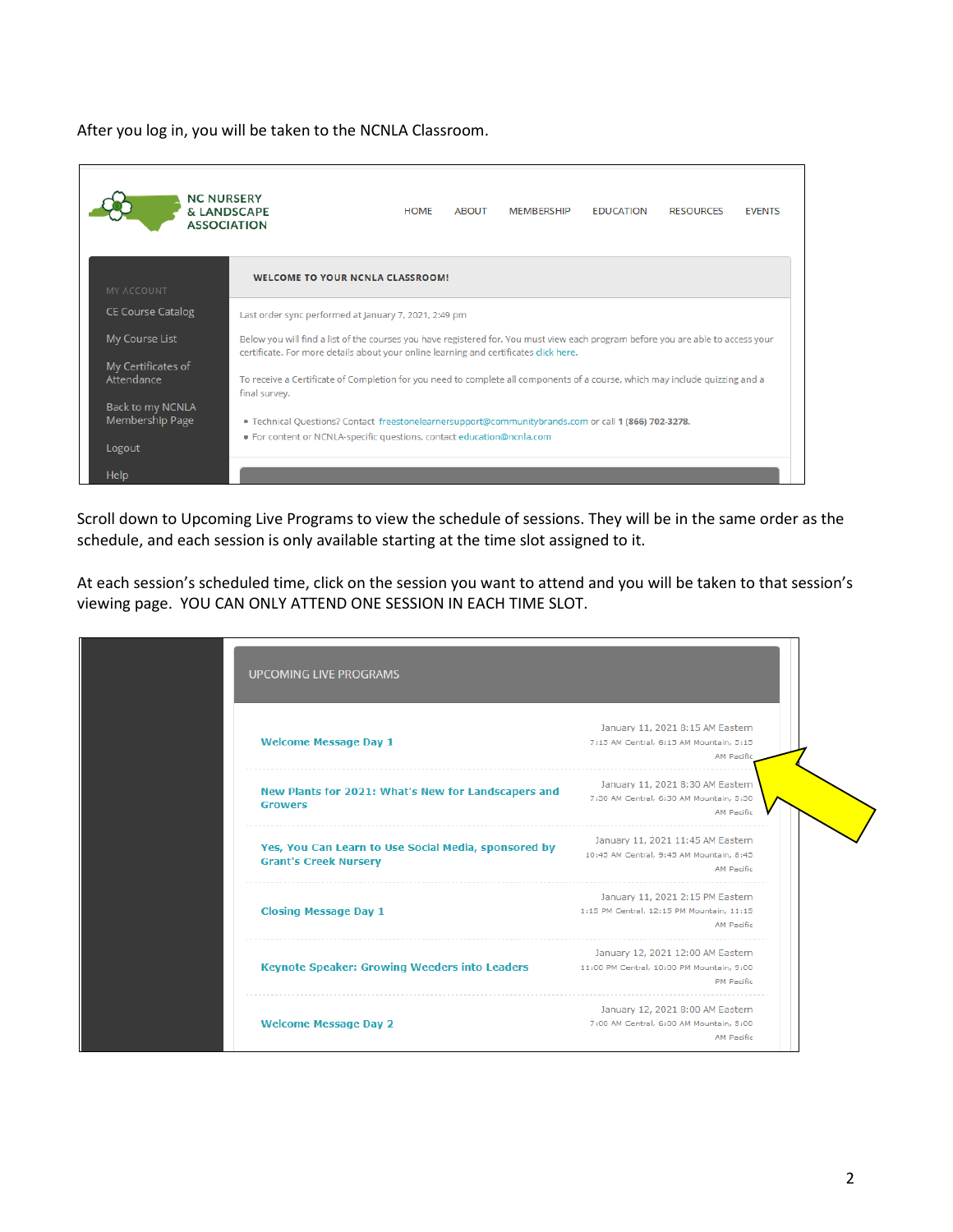### Click Launch Live Webinar to join the session.

| MY ACCOUNT                                                                          | <b>WELCOME TO YOUR NCNLA CLASSROOM!</b>                                                                                                                                                           |  |  |  |  |
|-------------------------------------------------------------------------------------|---------------------------------------------------------------------------------------------------------------------------------------------------------------------------------------------------|--|--|--|--|
| <b>CE Course Catalog</b><br>My Course List                                          | <b>A</b> Live Webcast Information                                                                                                                                                                 |  |  |  |  |
| My Certificates of<br>Attendance                                                    | Presented by: North Carolina Landscape Association<br>Title: New Plants for 2021: What's New for Landscapers and Growers                                                                          |  |  |  |  |
| Back to my NCNLA<br>Membership Page                                                 | Date & Time: January 11, 2021 8:30 AM Eastern<br>7:30 AM Central, 6:30 AM Mountain, 5:30 AM Pacific                                                                                               |  |  |  |  |
| Logout<br>Help                                                                      | <b>Expected Duration: 1 hour</b>                                                                                                                                                                  |  |  |  |  |
|                                                                                     |                                                                                                                                                                                                   |  |  |  |  |
| <b>O</b> Join Now<br>To launch this live webcast, please click on the button below. |                                                                                                                                                                                                   |  |  |  |  |
|                                                                                     | Launch Live Webcast!                                                                                                                                                                              |  |  |  |  |
|                                                                                     | For the best viewing experience, we use Adobe Flash or HTML5 technology to deliver this<br>computer. For more information about either Adobe Flash or HTML5 please see the What<br>section below. |  |  |  |  |
|                                                                                     | We recommend testing your system to ensure you can successfully view the program. Please click here to test your<br>system.                                                                       |  |  |  |  |

A new window will open with the session recording. You will need to input your information in the pop-up window in order to track your participation.

| New Plants for 2021: What's New for Landscapers and Growers                   |
|-------------------------------------------------------------------------------|
|                                                                               |
| Welcome! By clicking "Submit" you are agreeing to our <b>Privacy Policy</b> . |
| First Name:                                                                   |
| Cindy                                                                         |
| Last Name:                                                                    |
| Whitt                                                                         |
| Email <b>O</b>                                                                |
| cwhitt@gmail.com                                                              |
|                                                                               |
| Decline<br><b>Submit</b>                                                      |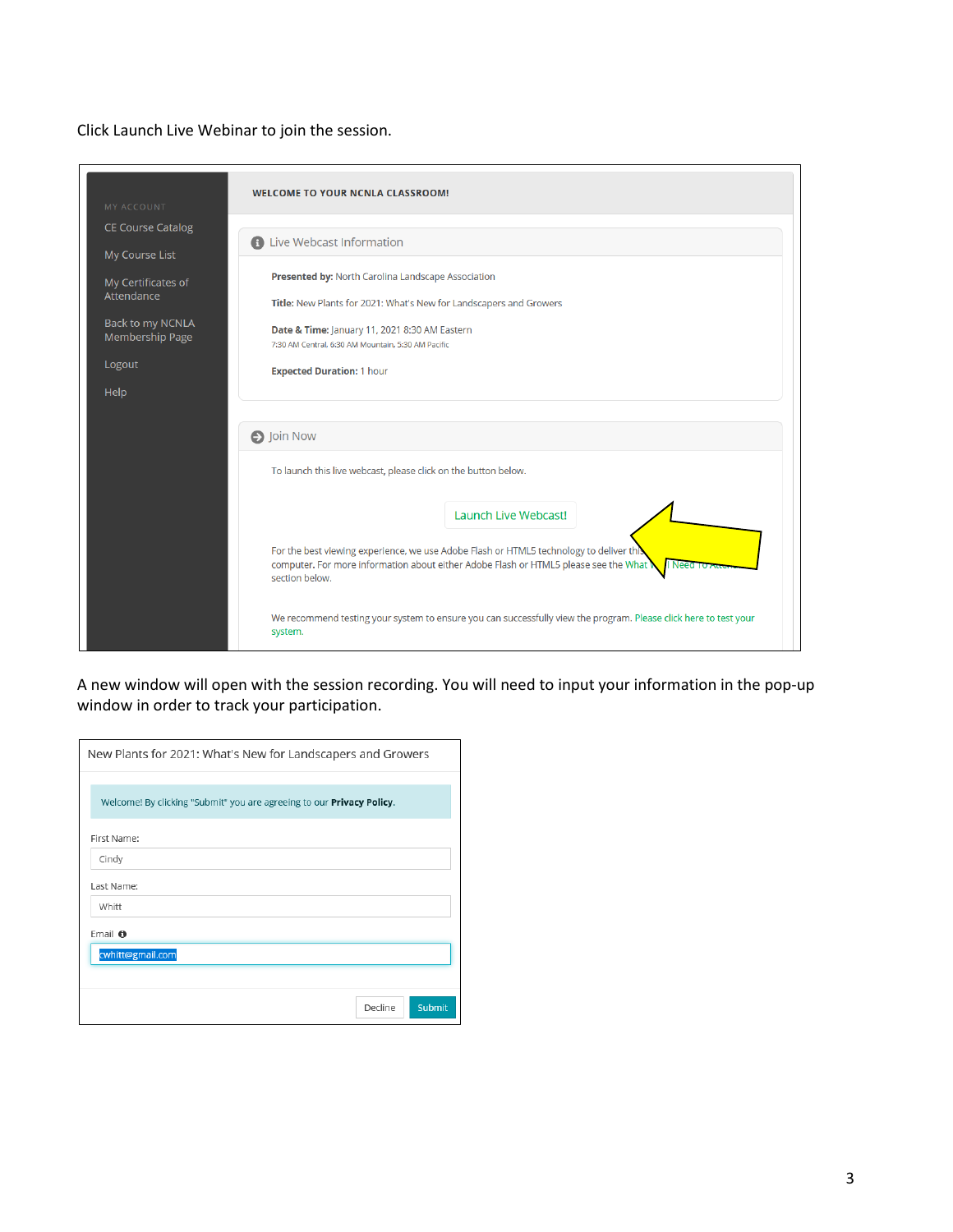Your session will open in a new window with the presentation, links to view the course description, materials available for download and the continuing education credits (CEUs) available. Click the play button on the center of the presentation to start your session.

Checkpoints will pop up on your screen during the presentation to monitor attendance. In order to receive CEUs, you will need to answer EVERY checkpoint question as well as pass a graded quiz at the end of the session. These are not NCNLA requirements, they are virtual learning license renewal requirements. NCNLA cannot override or waive these requirements. Failure to answer the checkpoint and quiz questions means you will not receive any credit.

There will be a chat box in each session. A moderator and the speaker will be available to answer questions and hear comments.